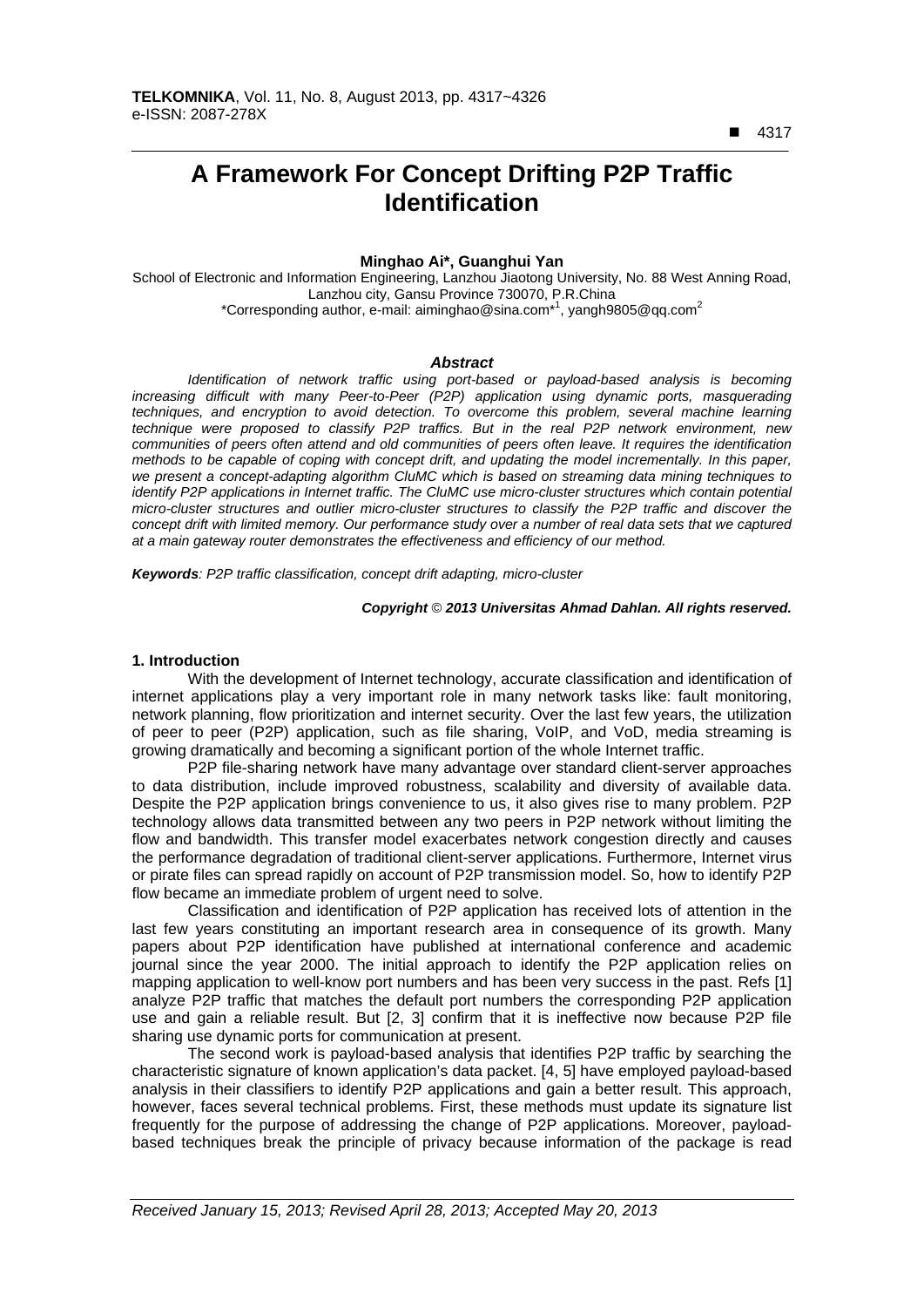entirely not only the header. Finally, these techniques fail to detect encrypted traffic and many P2P applications begin to use encryption now.

In the other way, method based on flow connection patterns of P2P traffic is proposed to overcome aforementioned technical problems. Karagiannis T, etc developed a systematic methodology to identify P2P flows at transport layer without relying on packet payload in [6]. They found that there were two obvious characteristics in P2P network transport layer. One was that about 2/3 P2P applications concurrently used both TCP and UDP to transfer data. Another was in every P2P Peer, {IP, port} pairs for which the number of distinct connected IPs is equal to the number of distinct connected ports. This method named PTP is not affect by the payload encryption but only classified traffic into P2P or non-P2P. So, it can not do an accurate classification for specific P2P traffic.

To overcome above-mentioned limitation, Machine Learning as a powerful tool in data analysis is employed to identify P2P applications. Machine Learning usually has two key phrases: firstly, it builds a model by training on a representative data set where the P2P applications are known; the next is using this model to determine the class of unknown flows. There are many maturing Machine Learning algorithms, include Naïve Bates, Decision Tree, SVM, etc, are imported to identify the Internet traffic and each of them can achieve a satisfactory effect in [7-9]. However, identification P2P application based ML methods confront several challenges:

1. In contrast, labeled samples are very scare than unlabeled. The classifiers which traditional supervised learning method produce on few labeled samples do not perform well when they are used to classify unknown samples.

2. New categories may appear as the time increase. Not all types of applications generating sample are know in the training set, and new ones may appear over time. Show that traditional supervised method focus on a mapping of each unlabeled sample into a known class but can do nothing for detecting new types of samples [10].

3. Concept drift of P2P flow can not be neglected in the real P2P flow environment. For P2P applications, new communities of peers often attend and old communities of peers often leave, which make the distribution of samples changing dynamically. So, the optimal classifiers built on old samples may not suitable new samples like Figure 1. In response to this phenomenon, lots of researches about concept drift have emerged in Machine Learning area such as Ensemble of Classifiers, CVFDT, etc. Raahemi, B etc identified P2P flows on use of CVFDT and the concept drift was observed clearly in their experiment result [11]. But almost all existing researches presume a prerequisite that the label of every sample, whatever training set or test set, must be known beforehand. However, in reality it is quite difficult.



Figure 1. Concept Drift

To cope with aforementioned problem, we proposed an approach CluMC, a novel approach based on a data stream algorithm DenStream which is presented in [12]. DenStream proposed by Cao F in 2006 is used to tackle several problems in the data stream clustering like discovering arbitrary shape of cluster, tracking evolutional data stream etc. A significant feature of the DenStream is introducing core-micro-cluster to cover and summarize the natural cluster, while proposing potential core-micro-cluster and outlier core-micro-cluster to maintain and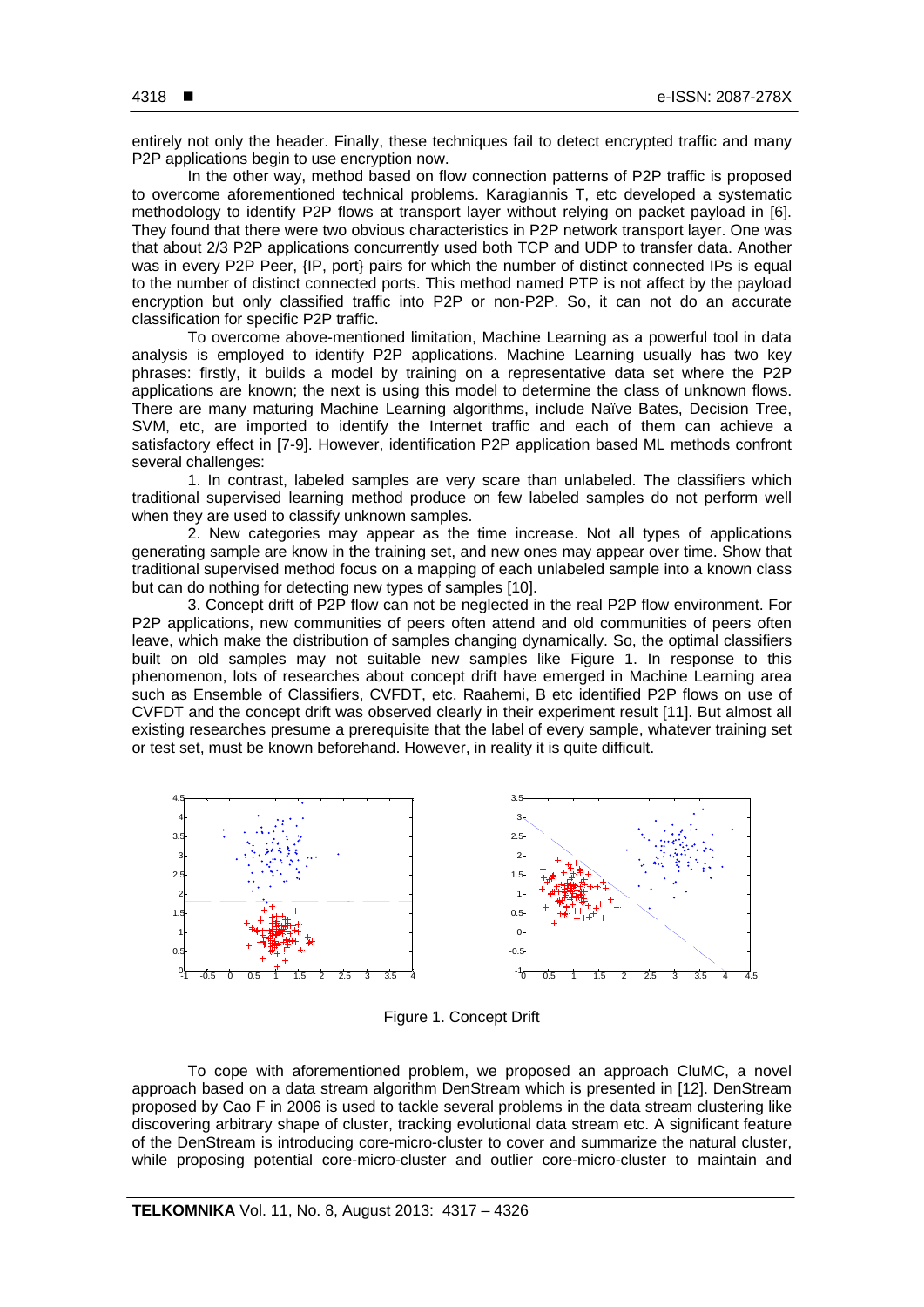distinguish the potential clusters and outliers. But DenStream, as a data stream cluster algorithm, mainly concerned about the distribution of data points in the damped time window, whereas our purpose is to use the old samples to identify the candidate samples. So, CluMC do not need to focus on the some problems such as the function of damped time window, overlap of core-micro-clusters and so on, but put emphasis to build a concise model and increase classification efficiency.

CluMC consists of two main steps. Firstly, the method of micro-cluster is employed to predict the class of unlabeled samples. Secondly, the classic clustering algorithm is used to obtain the label of unknown micro-cluster.

### **2. Fundamental Concept**

The problem of clustering is considered in the damped window model, in which the weight of each data point decrease exponentially with time t via a fading function  $f(t) = 2^{-\lambda t}$ where  $\lambda > 0$ .

Definition 1. (core object) A core object is defined as an object, in whose neighborhood the overall weight of data points is at least an integer  $\mu$ 

Definition 2. (density-area) A density area is defined as the union of the  $\varepsilon$ neighborhoods of core objects.

Definition 3. (core-micro-cluster) A core-micro-cluster, abbr. c-micro-cluster, at time t is defined as  $CMC(\omega, c, r)$  for a group of close points  $p_{i_1}, p_{i_2},..., p_{i_n}$  with time stamps  $T_{i_1},...,T_{i_n}$ .

*n*

$$
\omega = \sum_{j=1}^{n} f(t - T_{i_j}), \omega \ge \mu \text{ is } \text{ the weight } \frac{\sum_{j=1}^{n} f(t - T_{i_j}) p_{i_j}}{\omega} \text{ is } \text{ the center.}
$$
  

$$
r = \frac{\sum_{j=1}^{n} f(t - T_{i_j}) \text{dist}(p_{i_j}, c)}{\omega}, r \le \varepsilon, \text{ is the radius, where } \text{dist}(p_{i_j}, c) \text{ denotes the Euclidean}
$$

distance between point  $p_i$  and the center  $c$ .

Notice the weight of c-micro-cluster must be above or equal to  $\mu$  and the radius must be below or equal to  $\varepsilon$ . So the number of c-micro-cluster is much larger than natural, but significantly smaller than the number of data. In addition, we will set the parameter  $\mu$  and  $\varepsilon$  in order to make one c-micro-cluster only include data with one class.

Definition 4. (potential c-micro-cluster) A potential c-micro-cluster, abbr. p-micro-cluster, at time t for a group of close point  $p_{i_1}, \dots, p_{i_n}$  with time stamps  $T_{i_1}, \dots, T_{i_n}$  is defined as *n*

$$
\{\overline{CF^1}, \overline{CF^2}, \omega\} \cdot \omega = \sum_{j=1}^n f(t - T_{i_j}), \omega \ge \beta \mu
$$
, is the weight.  $\beta$  is the parameter to determine the

threshold of outlier relative to c-micro-cluster, where  $0 < \beta < 1$ .  $\overline{CF}$ <sup>1</sup>  $\sum_{i=1}^{n} f(t - T_{i_j}) p_{i_j}$  $\overline{CF^1} = \sum_{j=1}^n f(t - T_{i_j}) p_{i_j}$ 

$$
\overline{CF^2} = \sum_{j=1}^n f(t - T_{i_j}) p_{i_j}^2.
$$
 The center of p-micro-cluster is  $c = \frac{\overline{CF^1}}{\omega}$  and the radius is  $r = \sqrt{\frac{|\overline{CF^2}|}{\omega} - (\frac{\overline{CF^1}}{\omega})^2}$ ,  $r \le \varepsilon$ .

Definition 5. (outlier micro-cluster). A outlier micro-cluster, abbr. o-micro-cluster at time t for a group of close point  $p_{i_1}, \cdots, p_{i_n}$  with time stamps  $T_{i_1}, \cdots, T_{i_n}$  is defined as  ${C}$  ${C}$ <sup>1</sup>,  ${C}$ *CF*<sup>2</sup>,  $\omega$ ,  $t_o$ }. The definition of  ${C}$ <sup>T</sup>,  ${C}$ <sup>T</sup>,  $\omega$ , center and radius are the creation time of the p-micro-cluster.  $t_o = T_i$  denote the creation time of the o-micro-cluster, where  $\omega < \beta \mu$ .

Consider a p-micro-cluster  $c_p = \{ \overline{CF^1}, \overline{CF^2}, \omega \}$ , if no point are merged by  $c_p$  for time interval  $\delta t$ ,  $c_p = \{2^{-\lambda \delta t} \cdot CF^1, 2^{-\lambda \delta t} \cdot CF^2, 2^{-\lambda \delta t} \cdot \omega\}$ . If a point *p* is merged by  $c_p$ ,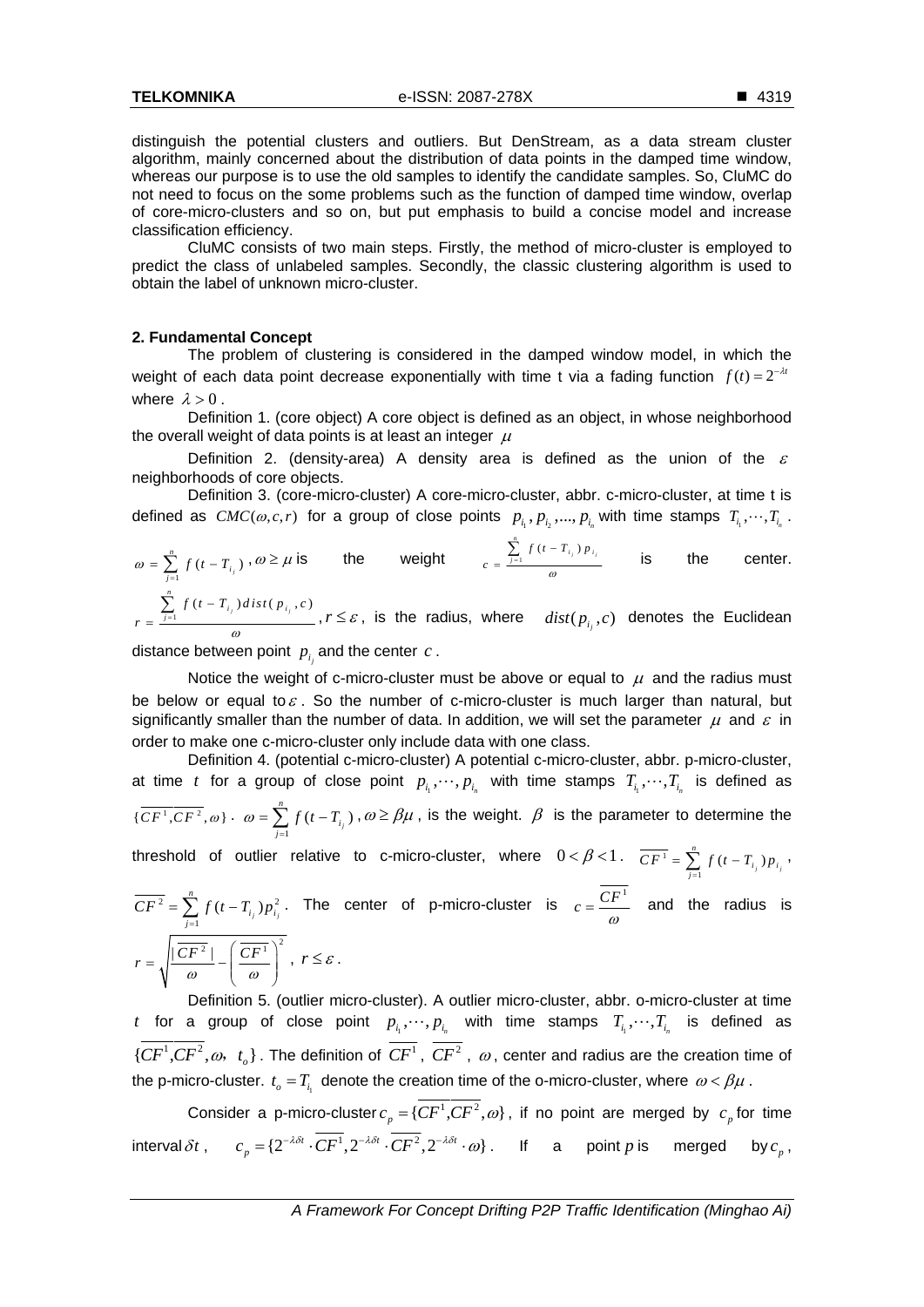$c_n = \{ \overline{CF^1} + p, \overline{CF^2} + p^2, \omega + 1 \}$ . Similar procedure can prove the property of o-micro-clusters. So, we can see the p-micro-clusters and o-micro-clusters can be maintained incrementally.

#### **3. Algorithmic Framework**

Our primary goal is to build a classifiers model that can recognize the characteristic of unlabeled P2P flow, whose distributions may be experiencing concept drift. Formally, the P2P traffic classification problem can be defined as follows: Given a set of flows  $X = \{X_1, X_2, \dots, X_N\}$ where each flow vector  $X_i$  is the Characteristic Attributes of P2P traffic  $\{X_{i_1}, X_{i_2}, \dots, X_{i_n}\}$ . Set  $\{t_{i_1}, t_{i_2}, \dots, t_{i_n}\}\$  is the corresponding time when *X* arrive. A set of traffic classes  $Y = \{Y_{X_1}, Y_{X_2}, \cdots, Y_{X_N}\}\$ is known, where  $Y_{X_1}$  is the label of  $X_i$ . The goal of P2P traffic classification is to build a mapping  $f: X \to Y$  such that flow  $X_i$  is assigned to only one traffic class.

## **3.1. Model Building**

Training samples  $X = \{X_1, X_2, \dots, X_N\}$  is gathered into several p-micro-clusters  $\{P_1, P_2, \dots, P_m\}$  according to DenStream. Parameters,  $\mu$  and  $\varepsilon$  are chosen to guarantee that each p-micro-cluster contains samples have the same label. It is shown in Figure 2. We define that the label of a p-micro-clusters is equals to the label of its interior samples. So, the set of pmicro-clusters  $P = \{P_1, P_2, \dots, P_m\}$  has its corresponding label set  $Y = \{Y_{C_1}, Y_{C_2}, \dots, Y_{C_m}\}$ .

We maintain a group of p-micro-clusters and a group of o-micro-clusters in the memory space separately recorded as potential-buffer and outlier-buffer. In the initialization status, the set of p-micro-clusters  $P = \{P_1, P_2, \dots, P_m\}$  is put in potential-buffer and outlier-buffer is null. These two buffers constitute our classification model.



Figure 2. Samples are Covered by p-micro-clusters

### **3.2. Classification Algorithm Description**

CluMC can be divided into two parts: (1) Online part is predicting the label of the new data. (2) Offline part is coping with concept drift and appearance of new class by cluster.

## **3.2.1. Online Part**

When a new data  $X_t$  arrives at time  $t$ , the distances from  $X_t$  to every center of microcluster, both p-micro-clusters and o-micro-clusters, are calculated, and if it short than the radius of a micro-cluster  $C_t$ , we call the  $X_t$  is absorbed by  $C_t$ . About  $C_t$ , there are three possible cases as follow (see Algorithm 1 for detail):

1.  $C_t$  is a labeled p-micro-cluster, so we believe that the label of  $X_t$  is the same to the label of *C<sub>t</sub>*. It is shown in Figure 3.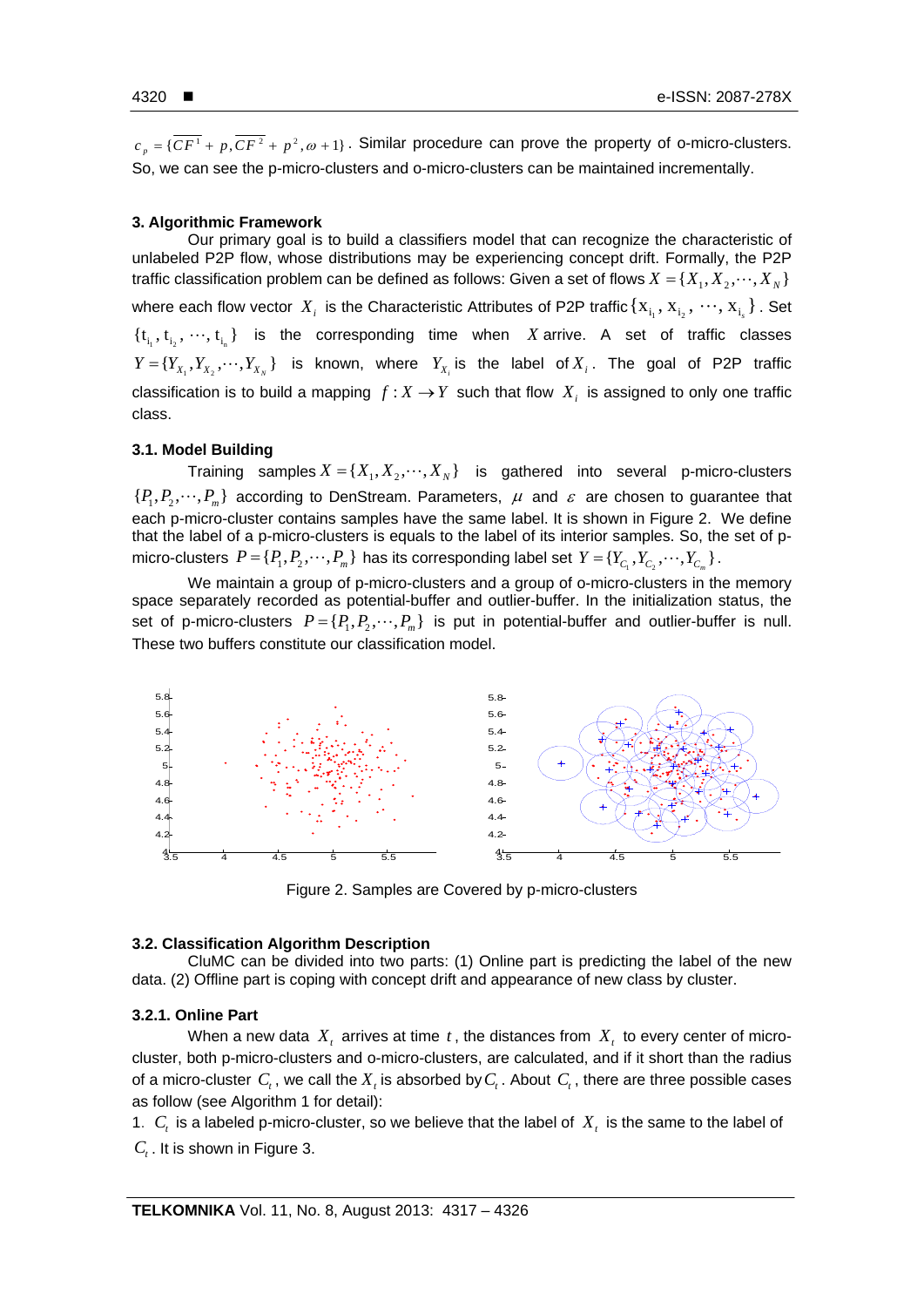2. C<sub>r</sub> is an o-micro-cluster but its weight  $\omega$  great than or equal to  $\beta\mu$  when it absorbs  $X_t$ . In this case, we consider that the  $C<sub>t</sub>$  has grown into a p-micro-cluster. We insert  $C<sub>t</sub>$  to p-microcluster buffer  $P$  and use DBSCAN on  $P$  in order to determine  $C<sub>r</sub>$  is an evolved micro-cluster or an outlier as Figure 4, the pink circle represent a new p-micro-cluster. This will be described in more detail at offline part in blow.

3.  $C<sub>t</sub>$  is an unlabeled p-micro-cluster. It means that  $C<sub>t</sub>$  represent a new class but we do not know its accurate name temporarily. Although we cannot label  $X<sub>i</sub>$  immediately, we do not discard it as the noise data. Instead, we gather it into a micro-cluster and wait for the professionals to recognize it.

4. C, is an o-micro-cluster but its weight  $\omega$  still less than  $\beta\mu$  after it absorbs  $X_i$ . It show that the *C*, do not grow to be a p-micro-cluster. We reserve it into the o-micro-cluster buffer and do nothing before its weight great than the  $\beta\mu$  or less than  $\xi$ .

Algorithm 1: Online part

Input: p-micro-cluster buffer  $P = \{P_1, P_2, \dots, P_m\}$ ,  $Y = \{Y_C, Y_C, \dots, Y_C\}$ ;

o-micro-cluster buffer  $O = \{O_1, O_2, \cdots, O_k\}$ ; Parameters  $\mu$  and  $\varepsilon$ ; Parameters  $\beta$ ;

For *t=1,2,3, …* as long as new data arrive) do

- 1. Receive the new arriving data  $X$ , and find its nearest micro-cluster  $C_t$
- If r (The radius of new  $C_i$ ) <  $\varepsilon$  then
- 2. Merge  $X_t$  into  $C_t$ ;

If  $C_t$  belongs to  $P$  then

3. Classify  $X_t$  to the label of  $C_t$ ,  $Y_{X_t} = Y_c$ ;

Else  $(C_t$  belongs to  $O$ )

If  $\omega$  ( the new weight of  $C<sub>t</sub>$ ) >  $\beta\mu$  then

- 4. Insert  $C_t$  to  $P$ ;
- 5. Send a clustering requirement; End If

End If

```
Else (d > \varepsilon, X_t can not absorbed by C_t)
```
6. Create a new o-micro-cluster by  $X_t$ 

and insert it to the o-micro-cluster buffer *O* ;

End If



Figure 3. New Samples are in the Interior the 3. New Samples are in the Interior Figure 4.  $C_t$  is an Evolved Micro-cluster of the Labeled p-micro-cluster

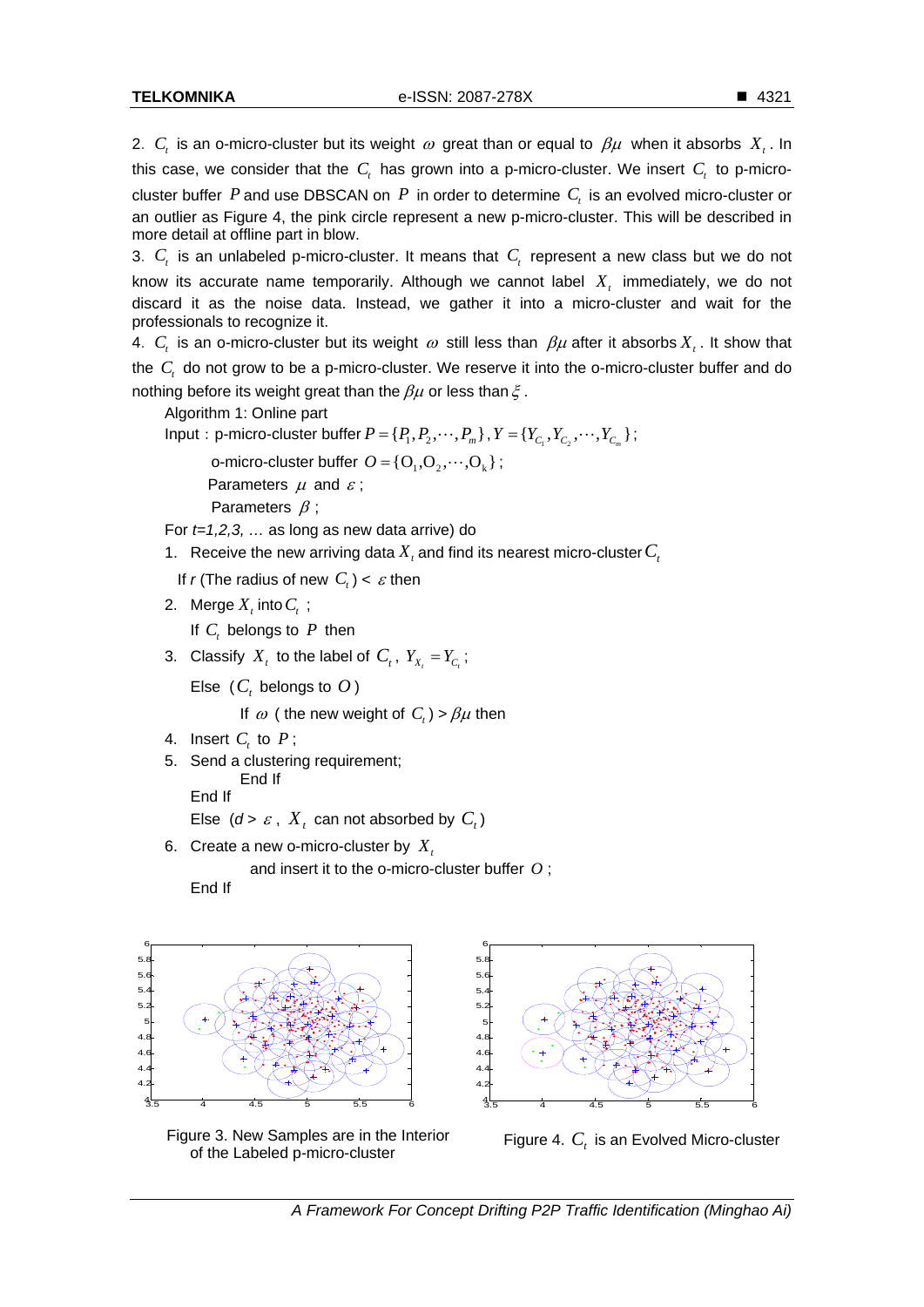# **3.2.2. Offline Part**

There are two tasks in the offline part: dealing with the new p-micro-cluster and managing micro-clusters. In this part, we consider that this problem follows the cluster hypothesis which states that relevant data tend to be more similar to each other than to nonrelevant data. So, we employ the DBSCAN algorithm to determine the new micro-cluster's label.

1. When an o-micro-cluster grows into a p-micro-cluster, the distribution of data is different than the training set. It means that the original model is no longer applicable. Then, the DBSCAN will be called on the p-micro-cluster buffer. DBSCAN is a clustering algorithm which relies on a density-based notion of clusters. When a clustering request arrives, a variant of DBSCAN algorithm is applied on the p-micro-cluster buffer to get the final result of clustering. Each p-micro-cluster is regarded as a virtual point located at the center. If this new p-microcluster is density-reachable from other labeled clusters, they can be gathered into a cluster. So, we can determine the label of this p-micro-cluster according to the cluster hypothesis. Else, we consider that this p-micro-cluster belong to a new class.

2. In the data stream environment, we only care about the current data. For each existing p-micro-cluster *Pi* , if no new point is merged into it, its weight will decay gradually. If the weight is below  $\beta\mu$ , we can delete  $P_i$ , because  $P_i$  has became an outlier. Thus, we need to check the weight of each p-micro-cluster periodically. Here, we use *T* to denote this interval. Another problem is the number of o-micro-cluster may continuously increase as data stream proceed. In fact we cannot wait infinite time to observe whether an o-micro-cluster could become a p-micro-cluster or not. But we should provide opportunity for an o-micro-cluster to

grow into a p-micro-cluster. So, we define  $\xi = \frac{2^{-\lambda(t-t_o+T)}-1}{2\lambda(t-t_o+T)}$  $2^{-\lambda T} - 1$  $t-t_o+T$ *T* λ  $\xi = \frac{1}{\lambda - \lambda}$  $-\lambda(t-t_{\alpha}+$  $=\frac{2^{-\lambda(t-t_o+T)}-1}{2^{-\lambda T}-1}$ , which is a function of *t* (i.e., current

time) and  $t<sub>o</sub>$  (i.e., the creation time of the o-micro-cluster). Each o-micro-cluster is checked at every *T* time periods. If the weight of an o-micro-cluster  $O_i$  is lower than  $\xi$ , we consider  $O_i$  is hardly possible to grow into a p-micro-cluster and we delete it from the o-micro-cluster buffer. All of the detailed procedure is described in Algorithm 2.

Algorithm 2: Offline part

Input: p-micro-cluster buffer  $P = \{P_1, P_2, \dots, P_m\}$ ,  $Y = \{Y_C, Y_C, \dots, Y_C\}$ ;

o-micro-cluster buffer  $O = \{O_1, O_2, \dots, O_k\}$ ;

time interval *T* ;

new p-micro-cluster buffer C<sub>c</sub>;

For *t=1,2,3,…*

If  $t \mod T = 0$  then

For each p-micro-cluster  $P_i$  do

If  $\omega_p$  ( the weight of  $P_i$ ) <  $\beta\mu$  then

1. Delete *Pi* ;

 End if End for

For each o-micro-cluster *Oi* do

2. 
$$
\xi = \frac{2^{-\lambda(t-t_o+T)}-1}{2^{-\lambda T}-1}
$$

If  $\omega_{0}$  (the new weight of  $O_i$ ) <  $\xi$  then

- 3. Delete *Oi* End if End for If a clustering request arrives then
- 4. Clustering on *C* based on DBSCAN by the virtual center of every *Pi* ;
	- If  $C<sub>t</sub>$  can be gathered with a cluster which have a certain label then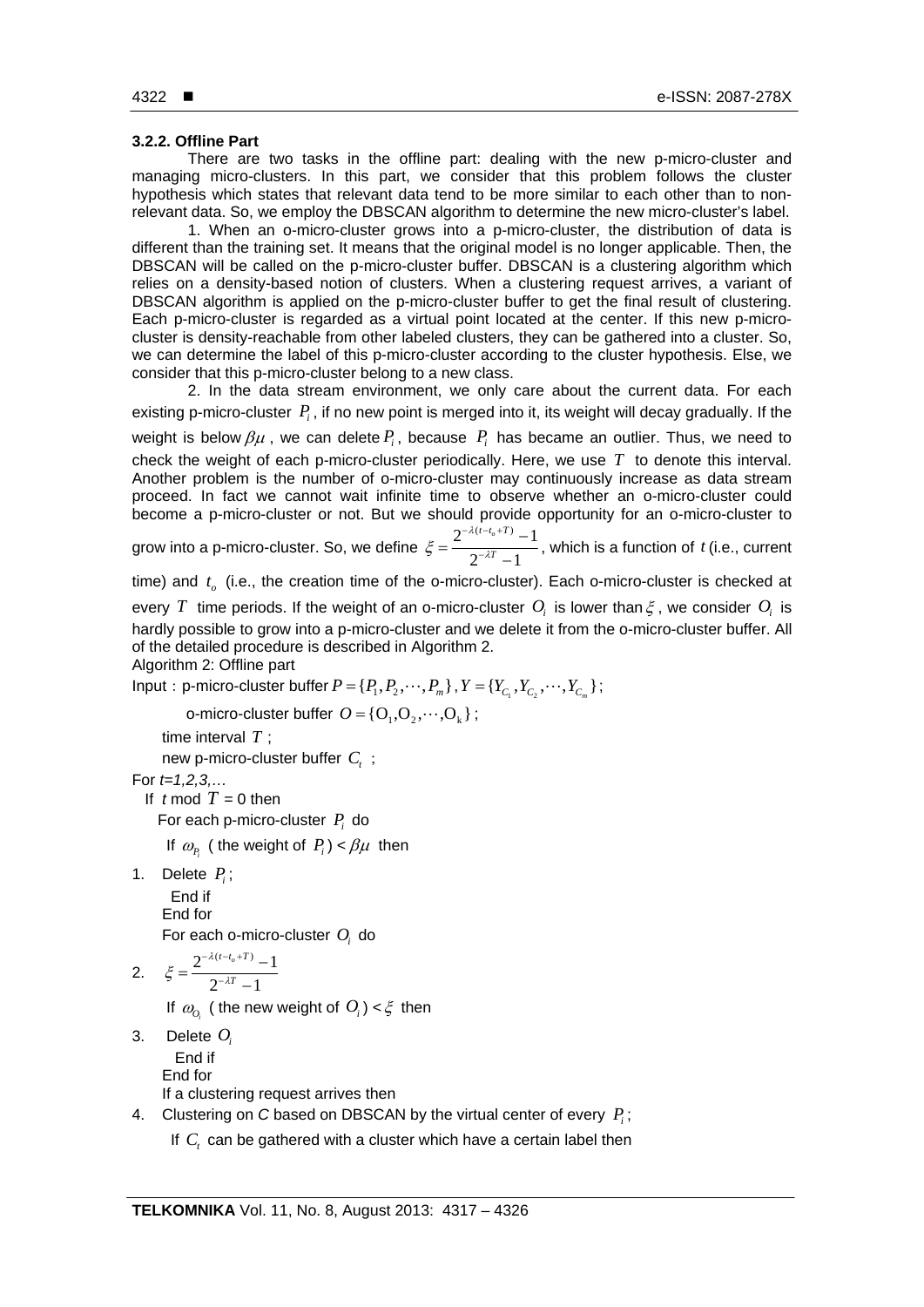5.  $Y_c$  is equal to this label;

Else

- 6. The label of  $C_t$  is considered as a new class and marked  $Y_{C_t} = Unknown_t$ ;
- 7. Call the Professional to identity this new class;
	- End If
	- End If

# **3.3. Parameter Debate**

For  $\varepsilon$ , if it is too large, it may mess up different cluster. If it is too small, it requires a corresponding smaller  $\mu$  which will result in a larger number of micro-cluster. Therefore, we set  $\varepsilon = \alpha d_{\min}$ , where  $\alpha$  between 0 and 1, is fixed by the requirement of precision.  $d_{\min}$  is the minimal Euclidean distance between the nearest pair of samples in different clusters.

Theorem: Each p-micro-cluster contains samples have the same label under this  $\varepsilon$ .

Proof: Here we use the *reductio ad absurdum*. We can assume that there is a p-microcluster contains samples { $X_1, X_2$ }, where  $X_1 = \{x_1, x_2, \dots, x_l\}$  belongs to a class  $Y_1$  and  $X_2 = \{x_{i+1}, x_{i+2}, \dots, x_n\}$  belongs to another class  $Y_2$ . We define  $d(x_i, x_j)$  is Euclidean distance of  $x_i$  and  $x_j$ , where  $x_i \in X_1$  and  $x_j \in X_2$ . Because of  $\{X_1, X_2\}$  is contained by a p-microcluster, so  $d(x_i, x_i)$  must less than the radius of this p-micro-cluster and less than the  $\varepsilon$ . But the  $\varepsilon = \alpha d_{\min}$  must less than the minimal Euclidean distance which between the nearest pair of samples in different clusters. Obviously, this result is a contradiction. Therefore, the initial assumption must be false and hence the claim-each p-micro-cluster contains samples have the same label under this  $\varepsilon$ .

After the setting of  $\varepsilon$ , we gain some p-micro-cluster by this  $\varepsilon$  on the training dataset.  $\mu$  can be set by the average number of points in each clusters.  $\lambda$ ,  $\beta$  and T can be estimated by the character of data. We can use our experience to set them.

# **4. Experiment**

# **4.1. Data for experiment**

The training datasets are established manually. It is obtained from several hosts running P2P applications including: PPLive, PPStream, Bittorrent, Xunlei and Skype. Packets of these hosts running different application are firstly captured on a Gbps Ethernet link. We collected a total of 429767 packets at different times in a day. All of packets can be analyzed into 8 attributes consist of ID, time of arrival, source IP, destination IP, protocol, length, source port and destination port. It is shown in Figure 5.

Then, these packets are converted into some flows according to the five tuples (srcIP, desIP, Port, srcPort, desPort). If some packets have the same five tuples and adjacent time intervals of them are less than 60s, they are considered to belong to a same flow. We put all the packets into 21085 flows and Table 1 shows the composition of our training dataset.

| Table 1. Composition of P2P application |                   |                                |                   |            |  |  |  |
|-----------------------------------------|-------------------|--------------------------------|-------------------|------------|--|--|--|
| ID                                      | Application       | Class                          | Number of samples | Percentage |  |  |  |
|                                         | PPLive            | P2P Streaming Media            | 4857              | 23.04%     |  |  |  |
| ົ                                       | PPStream          | P2P Streaming Media            | 4143              | 19.65%     |  |  |  |
| 3                                       | <b>Bittorrent</b> | P <sub>2</sub> P File Download | 3984              | 18.89%     |  |  |  |
| 4                                       | Xunlei            | P2P File Download              | 4366              | 20.70%     |  |  |  |
| 5                                       | Skype             | P <sub>2</sub> P IM            | 3735              | 17.72%     |  |  |  |

|        | Table 2. Predict and actual matrix |    |  |  |
|--------|------------------------------------|----|--|--|
|        | Predicted                          |    |  |  |
|        |                                    |    |  |  |
| Actual | ТP                                 |    |  |  |
| class  | cD.                                | TΝ |  |  |

*A Framework For Concept Drifting P2P Traffic Identification (Minghao Ai)*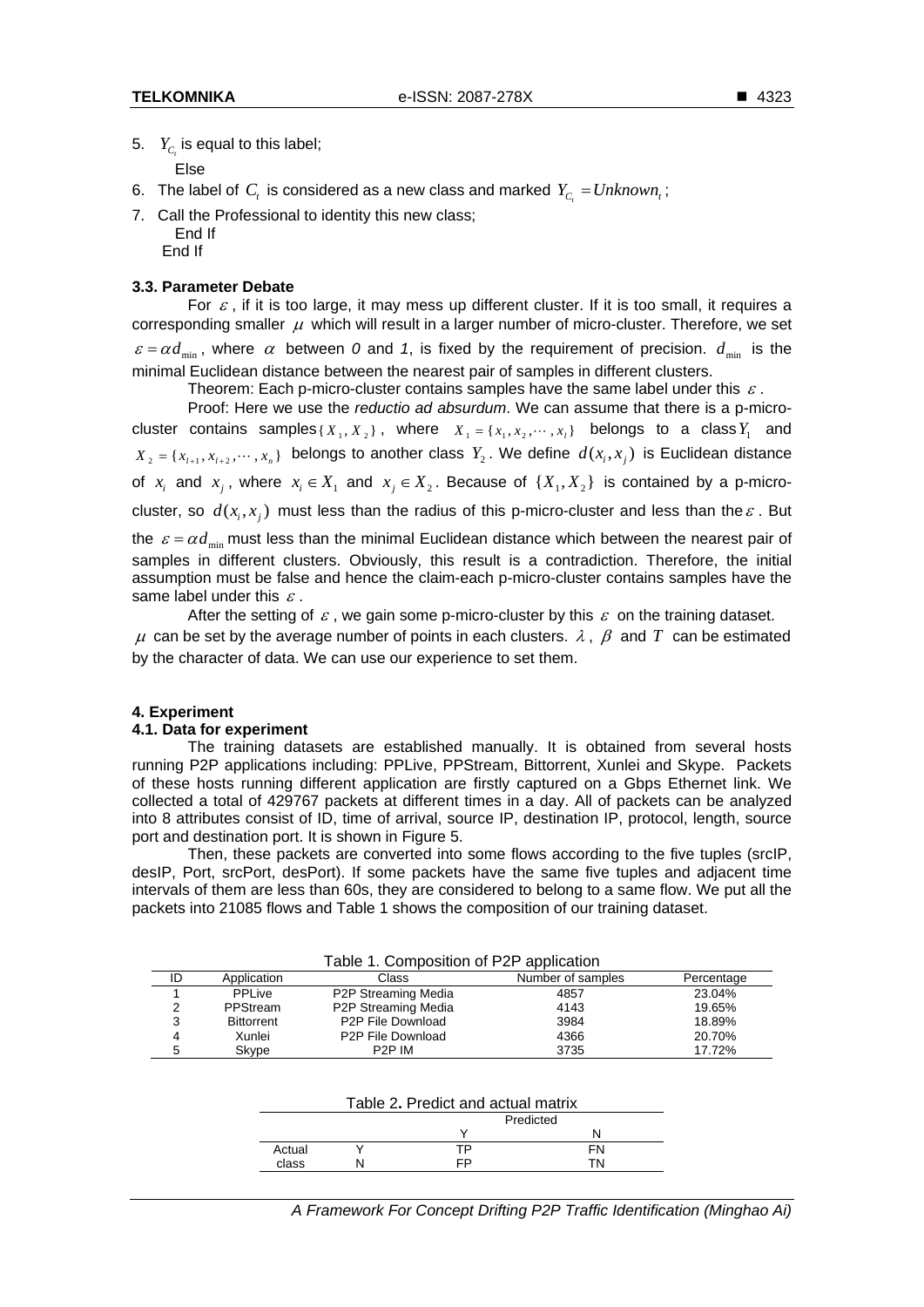| 10746 42.916223 | 192.168.52.209  | 125.46.55.194   | <b>UDP</b>  | 83   | Source port: 12372 |  | Destination port: 62412 |  |
|-----------------|-----------------|-----------------|-------------|------|--------------------|--|-------------------------|--|
| 10747 42.917398 | 222.182.172.107 | 192.168.52.209  | <b>UDP</b>  | 1183 | Source port: 44455 |  | Destination port: 12372 |  |
| 10748 42 917618 | 192.168.52.209  | 222.182.172.107 | <b>UDP</b>  | 83   | Source port: 12372 |  | Destination port: 44455 |  |
| 10749 42.917724 | 192.168.52.209  | 222.182.172.107 | <b>UDP</b>  | 83   | Source port: 12372 |  | Destination port: 44455 |  |
| 10750 42.917811 | 192.168.52.209  | 222.182.172.107 | <b>UDP</b>  | 83   | Source port: 12372 |  | Destination port: 44455 |  |
| 10751 42.919378 | 123.131.151.57  | 192.168.52.209  | <b>UDP</b>  | 1103 | Source port: 9690  |  | Destination port: 12372 |  |
| 10752 42.919581 | 192.168.52.209  | 123.131.151.57  | <b>UDP</b>  | 83   | Source port: 12372 |  | Destination port: 9690  |  |
| 10753 42 919989 | 123.131.151.57  | 192 168 52 209  | <b>UDP</b>  | 1183 | Source port: 9690  |  | Destination port: 12372 |  |
| 10754 42.920225 | 192.168.52.209  | 123.131.151.57  | <b>UDP</b>  | 83   | Source port: 12372 |  | Destination port: 9690  |  |
| 10755 42.920360 | 210-83-64-206   | 192.168.52.209  | <b>UDP</b>  | 1118 | Source port: 40934 |  | Destination port: 12372 |  |
| 10756 42 920572 | 192.168.52.209  | 210 83 64 206   | <b>IIDP</b> | 83.  | Source port: 12372 |  | Destination port: 40934 |  |
| 10757 42.920675 | 192.168.52.209  | 210.83.64.206   | <b>UDP</b>  | 83   | Source port: 12372 |  | Destination port: 40934 |  |
| 10758 42.920763 | 192.168.52.209  | 210.83.64.206   | <b>UDP</b>  | 83   | Source port: 12372 |  | Destination port: 40934 |  |
| 10759 42.921188 | 192.168.52.209  | 101 66 93 32    | <b>UDP</b>  | 181  | Source port: 12372 |  | Destination port: 4312  |  |
| 10760 42.921252 | 192.168.52.209  | 113.239.204.144 | <b>UDP</b>  | 181  | Source port: 12372 |  | Destination port: 43914 |  |
| 10761 42 921283 | 192.168.52.209  | 116 25 239 42   | <b>UDP</b>  | 181  | Source port: 12372 |  | Destination port: 5823  |  |
| 10762 42.922147 | 192.168.52.209  | 210.83.64.206   | <b>UDP</b>  | 83   | Source port: 12372 |  | Destination port: 40934 |  |
| 18763 42.922246 | 192.168.52.209  | 210.83.64.206   | <b>UDP</b>  | 83   | Source port: 12372 |  | Destination port: 40934 |  |
| 10764 42 937122 | 222 182 172 107 | 192 168 52 209  | <b>UDP</b>  | 1103 | Source port: 44455 |  | Destination port: 12372 |  |
| 10765 42.937384 | 192.168.52.209  | 222.182.172.107 | <b>UDP</b>  | 83   | Source port: 12372 |  | Destination port: 44455 |  |
| 10766 42.948473 | 117.85.144.178  | 192.168.52.209  | <b>UDP</b>  | 1103 | Source port: 46402 |  | Destination port: 12372 |  |
| 10767 42.948670 | 192.168.52.209  | 117.85.144.178  | <b>UDP</b>  | 83   | Source port: 12372 |  | Destination port: 46402 |  |
| 10768 42.952659 | 110.16.11.162   | 192.168.52.209  | <b>UDP</b>  | 1103 | Source port: 31876 |  | Destination port: 12372 |  |
| 10769 42 952881 | 192.168.52.209  | 110 16 11 162   | <b>UDP</b>  | 83   | Source port: 12372 |  | Destination port: 31876 |  |
| 10770 42.953264 | 110.16.11.162   | 192.168.52.209  | <b>UDP</b>  | 1103 | Source port: 31876 |  | Destination port: 12372 |  |
| 10771 42.953446 | 116 21 28 170   | 192.168.52.209  | <b>UDP</b>  | 123  | Source port: 35119 |  | Destination port: 12372 |  |
| 10772 42 953529 | 192.168.52.209  | 118 16 11 162   | <b>IIDP</b> | 83   | Source port: 12372 |  | Destination port: 31876 |  |
| 10773 42.953678 | 192.168.52.209  | 116.21.28.170   | <b>UDP</b>  | 1181 | Source port: 12372 |  | Destination port: 35119 |  |
| 10774 42 954666 | 110.16.11.162   | 192.168.52.209  | <b>UDP</b>  | 1103 | Source port: 31876 |  | Destination port: 12372 |  |
| 10775 42.954880 | 192.168.52.209  | 110 16 11 162   | <b>UDP</b>  | 83   | Source port: 12372 |  | Destination port: 31876 |  |
| 10776 42.956023 | 116.21.28.170   | 192.168.52.209  | <b>UDP</b>  | 123  | Source port: 35119 |  | Destination port: 12372 |  |
| 18777 42 956242 | 192.168.52.209  | 116 21 28 170   | <b>UDP</b>  | 1181 | Source port: 12372 |  | Destination port: 35119 |  |
|                 |                 |                 |             |      |                    |  |                         |  |

Figure 5. Information of P2P Network Packet



Figure 6. Comparison of P2P Applications

We extract the characteristic values from flows as follow:

- 1. min-IAT Minimum interval of packets arrival in a flow
- 2. mean-IAT Average interval of packets arrival in a flow
- 3. max-IAT Maximum interval of packets arrival in a flow
- 4. min-LP Minimum length of packets in a flow
- 5. mean-LP Average length of packets in a flow
- 6. max-LP Maximum length of packets in a flow
- 7. bandwidth
- 8. source port
- 9. destination port

We can build the p-micro-clusters model by this characteristic values and use our algorithm to predict the P2P flow samples of the new arrival.

#### **4.2. Precision of the Classifier**

To test the method's effectiveness, we use Precision and Recall to measure the performance of our algorithm. A sample has 4 different prediction outputs, two are correct, namely True Positive (TP) where an example is actually P2P and it is classified as P2P and True Negative (TN) where an example is actually NonP2P and it is classified as NonP2P. Accordingly, there could be two false predictions, namely False Positive (FP) where an example is classified as P2P but actually it is NonP2P and False Negative (FN) where an example is classified NonP2P but actually it is P2P. They are visually represented in the confusion matrix of Table 2.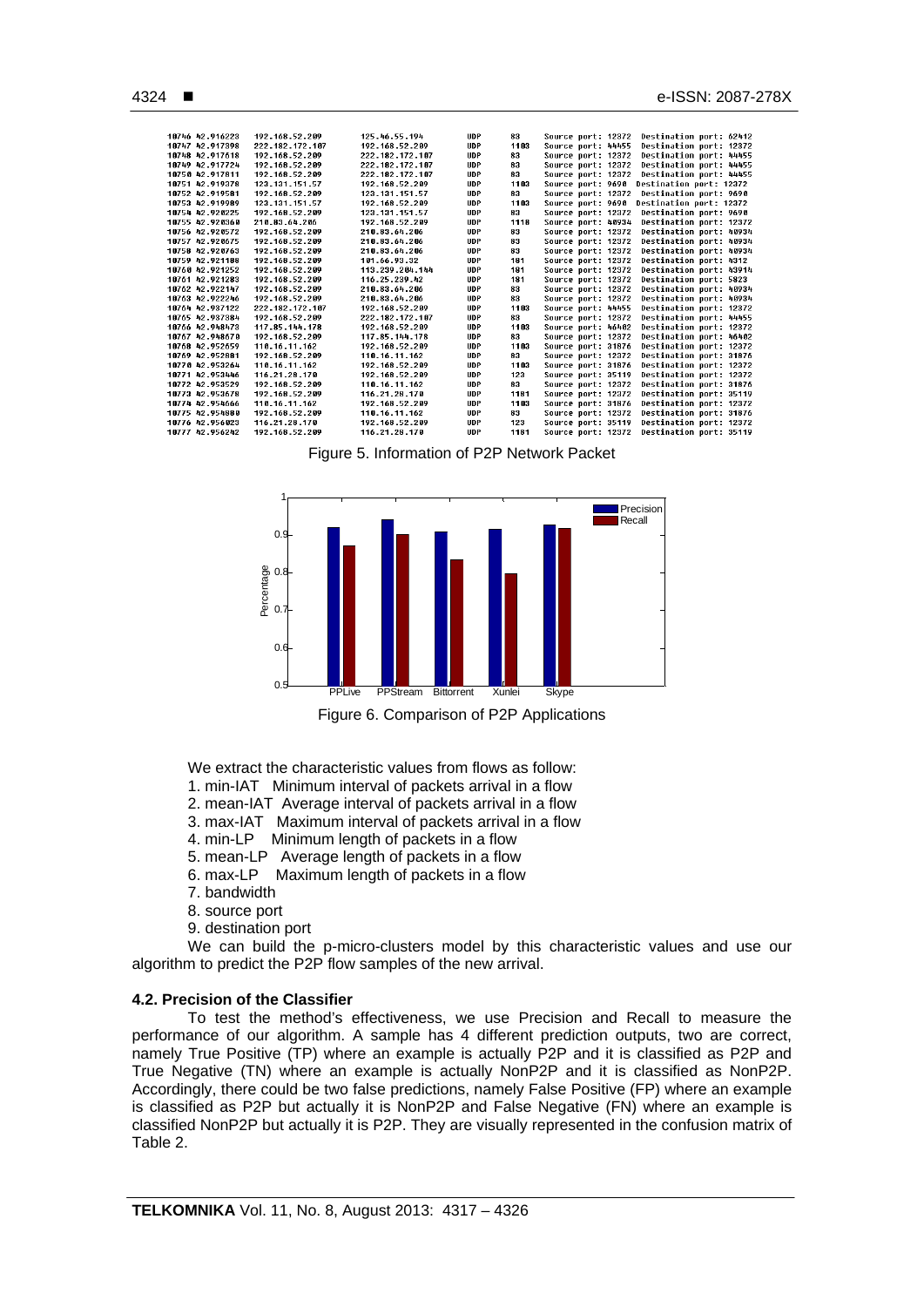as:

According to the four different prediction outputs, Precision and Recall can be defined

$$
Precision = \frac{TP}{TP + FP}
$$
 (1)

$$
Recall = \frac{TP}{TP + FN}
$$
 (2)

We apply our model to the test samples and each 2000 samples will be used as a test point. The result is shown as Figure 6.

Beside Precision and Recall, we define CluMC overall success rate Correctness as:

$$
Correctness = \frac{Success_{out}}{Total_{in}} \tag{3}
$$

Where  $Total_{in}$  is the total number of test dataset and  $Success_{out}$  is the number of samples which are successful prediction. Correctness value is in the range of *(0, 1)*. Figure 7 show the Correctness of the CluMC algorithm.



Figure 7. Correctness of the CluMC Algorithm

Through the Figure 7, we can obverse that Correctness drop to 0.5501 when the number of test samples increase to 19274. After checking characteristic values of misclassified flows, we find that the interval of packets arrival in these flows become shorter especially in Bittorrent and Xunlei. This leads to the change of the distribution of samples and it means the concept drift is appeared at this period, which resulted in the drop of Correctness. However the experiment results also shown that the Correctness quickly increased to 0.8720 and 0.9406. This demonstrates that the CluMC detected the concept drift, and quickly adjusted the trained model. Therefore, our method is feasible and effective.

#### **5. Conclusion**

This paper proposes and evaluates CluMC, an effective and efficient method for P2P application identification. Comparing with previous machine learning methods, this method has two main advantages: First, the structures of p-micro-cluster and o-micro-cluster are used to not only cover cluster of arbitrary shape in the database, but also limit the calculate and memory consumption with precision guarantee. Second, this method employ two parts, online and offline, to handle concept drift of unlabeled P2P flow samples. This is tested and verified in a real dataset with more than 50 thousands samples, which is captured at our campus gateway. But in our algorithm, the parameters are pinned. It is difficult to adapt to the high-speed dynamic data stream environment. Beside, we use the Euclidean distance to measure the distance